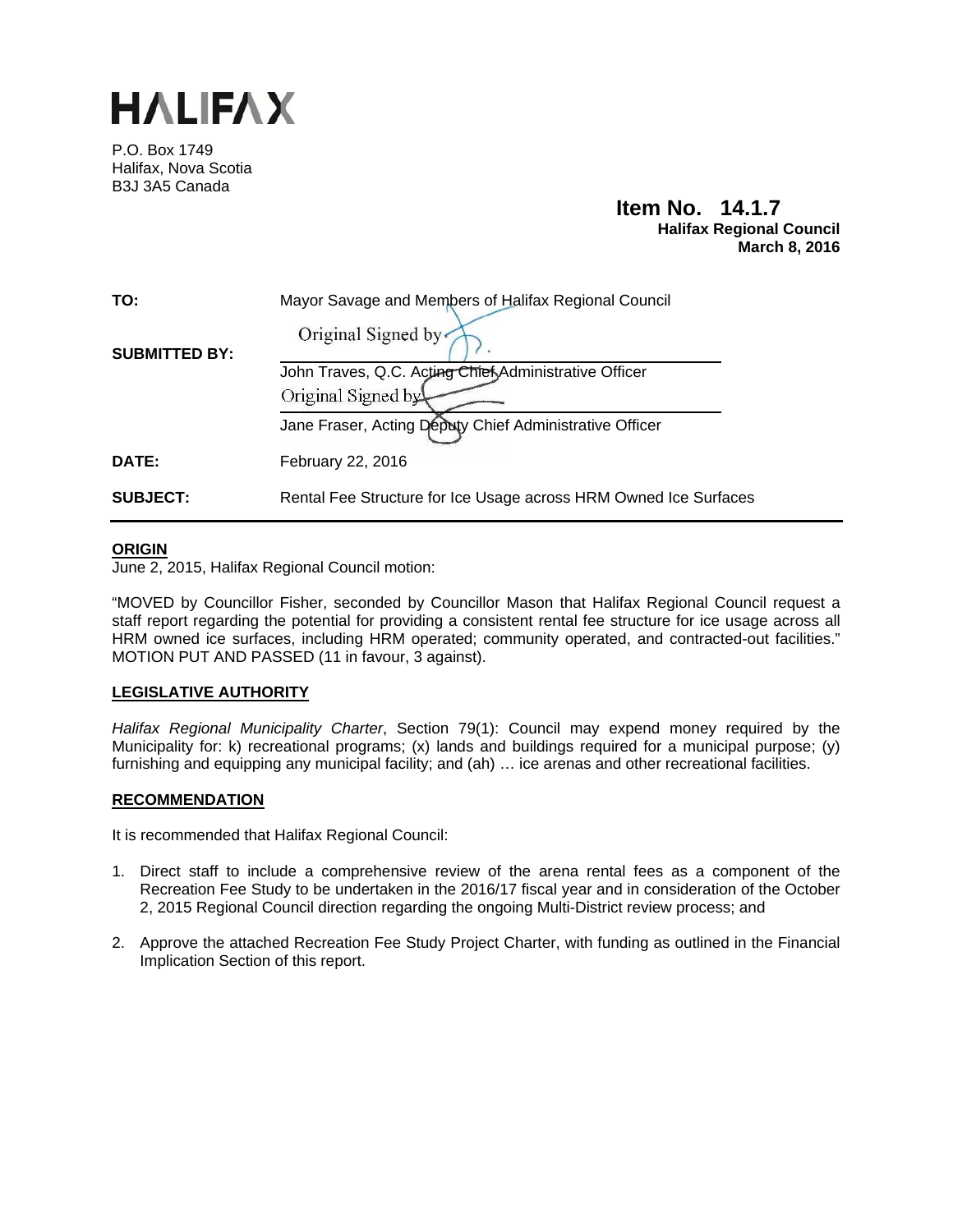### **BACKGROUND**

There are twenty-four total sheets of ice in Halifax Regional Municipality (HRM) (Attachment 1). HRM owns twenty of the sheets, which are operated either directly by the municipality or by third parties on behalf of HRM. Seventeen of the twenty ice surfaces owned by the municipality are located in multi-pad or multi-district facilities, most of which are operated by community boards or private contracted service providers. As a result, there are currently fourteen different management structures operating ice sheets in HRM. Ice surfaces are key components of many of the multi-district facilities, and the price of the ice is an important financial component within their overall operations. This elevates the complexity of regional price harmonization as there is a long history of operational independence including budget development, service delivery and fee structures at these facilities.

Adult ice rental fees currently vary from a low of \$115 per hour (non-prime time at Bowles, Gray and Lebrun Arenas taxes included), to a high of \$276 per hour (prime time at BMO Centre taxes included). In addition, the cost of renting ice during the week-days is lower, and varies from facility to facility.

Discussion at the June 2, 2015 meeting of Regional Council included comments such that rental fees should be uniform to prevent competition between HRM facilities. During the ensuing discussion, several councillors advised that different facilities offer different amenities so a uniform fee may not be appropriate. Through that discussion, Regional Council requested a staff report regarding the potential for providing a consistent rental fee structure for ice usage across all HRM owned ice surfaces, including HRM operated, community operated, and contracted-out facilities.

#### **DISCUSSION**

Currently, arena rental fees are individually set by facilities and are associated with the overall performance of each individual facility. This current decentralized approach to arena pricing is historical in nature and carried over from the previous municipal units. Prior to amalgamation, the four municipal units established their own rental fees and policies. As an example, the former City of Dartmouth provided ice time for youth at a subsidized rental rate. Arenas in the former Halifax County were in most cases built and/or managed by private not-for-profit entities that operated with a full cost-recovery objective driven by the unique nature of each facility.

The current arena fee structure is still representative of this historical practice with each of the fourteen separate management groups (HRM and third party) responsible to set arena fees based on their own operational requirements. In most cases, the facilities compete for rentals, especially in spring, summer, and non-prime time.

Subsequent to the June 2, 2015 motion, there have been other Council direction and initiatives which will impact the creation of a consistent rental fee structure. On October 6, 2013, Regional Council considered a report on the future governance of the multi-district facilities, many of which house some of the above noted ice surfaces. Regional Council's subsequent direction related to the creation of standard board governance for the facilities and included components that are expected to impact the harmonization of fees and rental structure. Those components that impact, and therefore can assist with the creation of a consistent rental structure, are:

- 1. Establish a regional funding model;
- 2. Align annual budgets and business plans with the overall HRM budget process, including requirement to meet budget targets and approval by Regional Council;
- 3. Provide for the provision of HRM delivered ICT technology and software including support and maintenance; and
- 4. Outline clear community access requirements and initiates implementation of consistent pricing and membership model to enable a "one-client" model across all facilities.

Staff was directed to return to Regional Council no later than Spring of 2016 with a plan to complete the above direction. Staff is currently working on that plan, which will require extensive analysis of the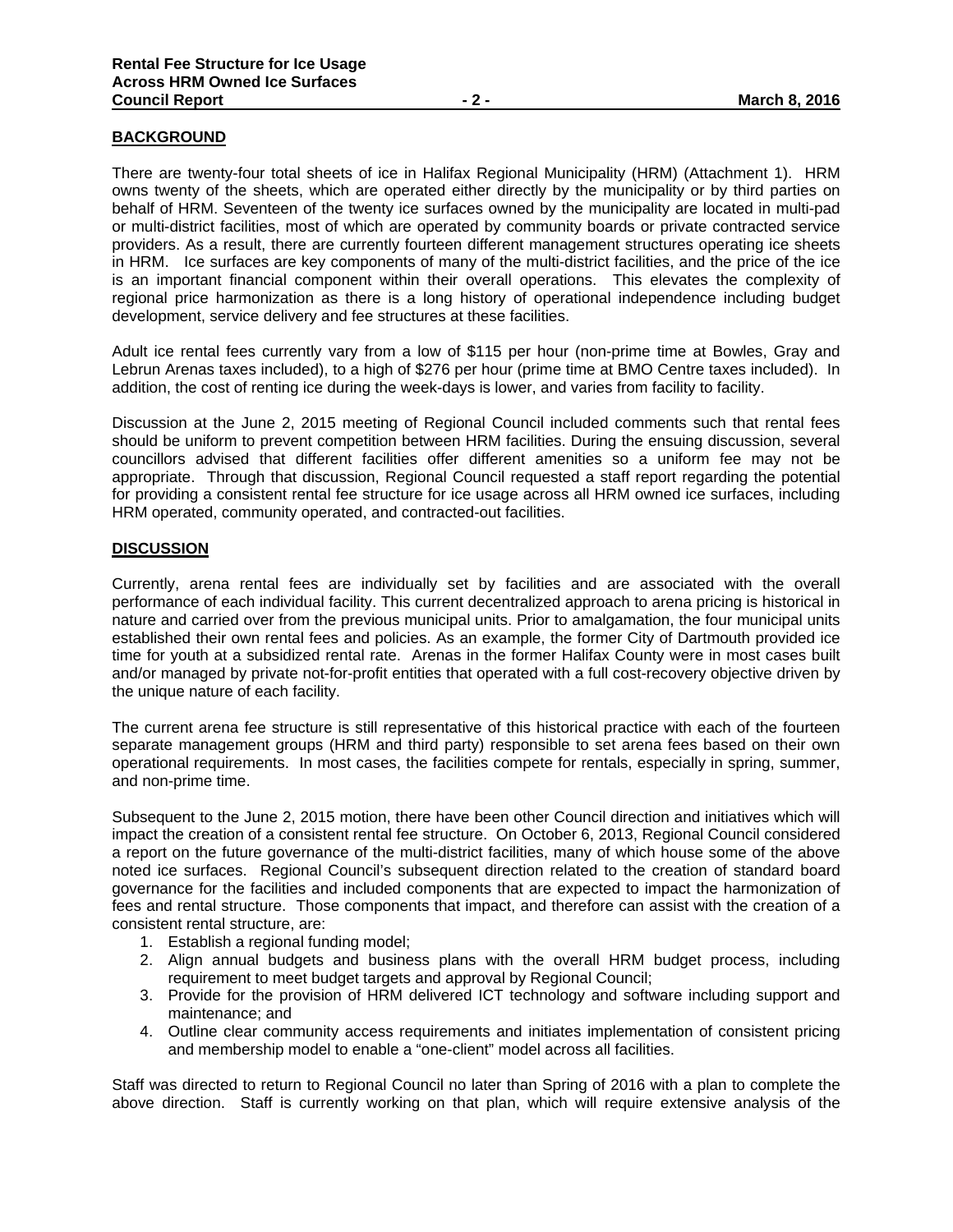interdependence of fee structure with overall financial implications.

As well, the 2016/17 Parks and Recreation Budget and Business Plan presentation included completion of a comprehensive fee study which is intended to review and analyze all categories of fees, comparative best practice, identification of cost to provide services, and recommendations for a strategic approach for future fees. Staff is seeking the support of an external consultant to facilitate delivery of expert, timely (six months after contract award), and impartial advice. This Recreation Fee Study is budgeted to be funded from the Strategic Studies Reserve, and requires a Project Charter outlining the study. The Recreation Fee Study Project Charter is attached to this report.

#### Consistent Fee Structure

Development of a consistent fee structure is a complex process and is further complicated by the numerous management structures. As a result, the standard governance model directed by Regional Council as part of the multi-district project is an important change to enable the development of a consistent fee structure which encompasses all HRM owned facilities. A consistent fee structure would assist with equity in ice usage, provide rationale for a regional model to fees for both prime time and nonprime time, as well as inform the development of necessary subsidies for certain user groups.

Any change to pricing can be expected to result in a net impact (positive or negative) to the operating outcomes for each facility. Further, with the direction from Regional Council to develop a regional funding model for the multi-district facilities, the impact of a consistent arena fee structure will need to be incorporated in that model.

#### Summary

A regional approach to pricing for ice and all other services would allow for greater fairness and equity in the system. Regional analysis would allow for consideration to the overall impact of the cost of supply versus revenue based on the current pricing models. Analysis would include impact on user groups overall, individual facility budget impacts, and HRM's Parks and Recreation budgets. Additional due diligence and opportunity to complete this task as part of the broader fee structure review will allow HRM to identify and address the net impact.

The provision of ice surfaces for citizens is one aspect of a multi-program approach to recreation service delivery in most of the arena facilities in Halifax.

A review of ice rental fees in isolation of the full detail on all services and programs, including regional implications, would provide Regional Council with limited information. A comprehensive fee review will achieve a fair and transparent, easily understood, regional approach to delivery of this and all recreation services and programs. Therefore, it is recommended that the analysis on the development of a consistent fee structure for ice surfaces be completed in concert with the study of all recreation fees.

#### **FINANCIAL IMPLICATIONS**

This study is budgeted to be funded from the Strategic Studies Reserve in 2016/17. The maximum estimated budget amount for this study is \$120,000 and is included within the total budgeted withdrawals from the reserve in 2016/17.

#### **Budget Summary, Strategic Studies Reserve, Q330**.

| Projected Net available March 31, 2016, as at Jan 31 | \$1, 237, 735 |
|------------------------------------------------------|---------------|
| Proposed contributions to reserve 2016/17            | \$950,000     |
| Proposed interest earned on reserve 2016/17          | 16.590<br>S.  |
| Proposed withdrawals from reserve 2016/17            | \$(1,166,200) |
| Projected net available balance, March 31, 2017      | \$1.038.125   |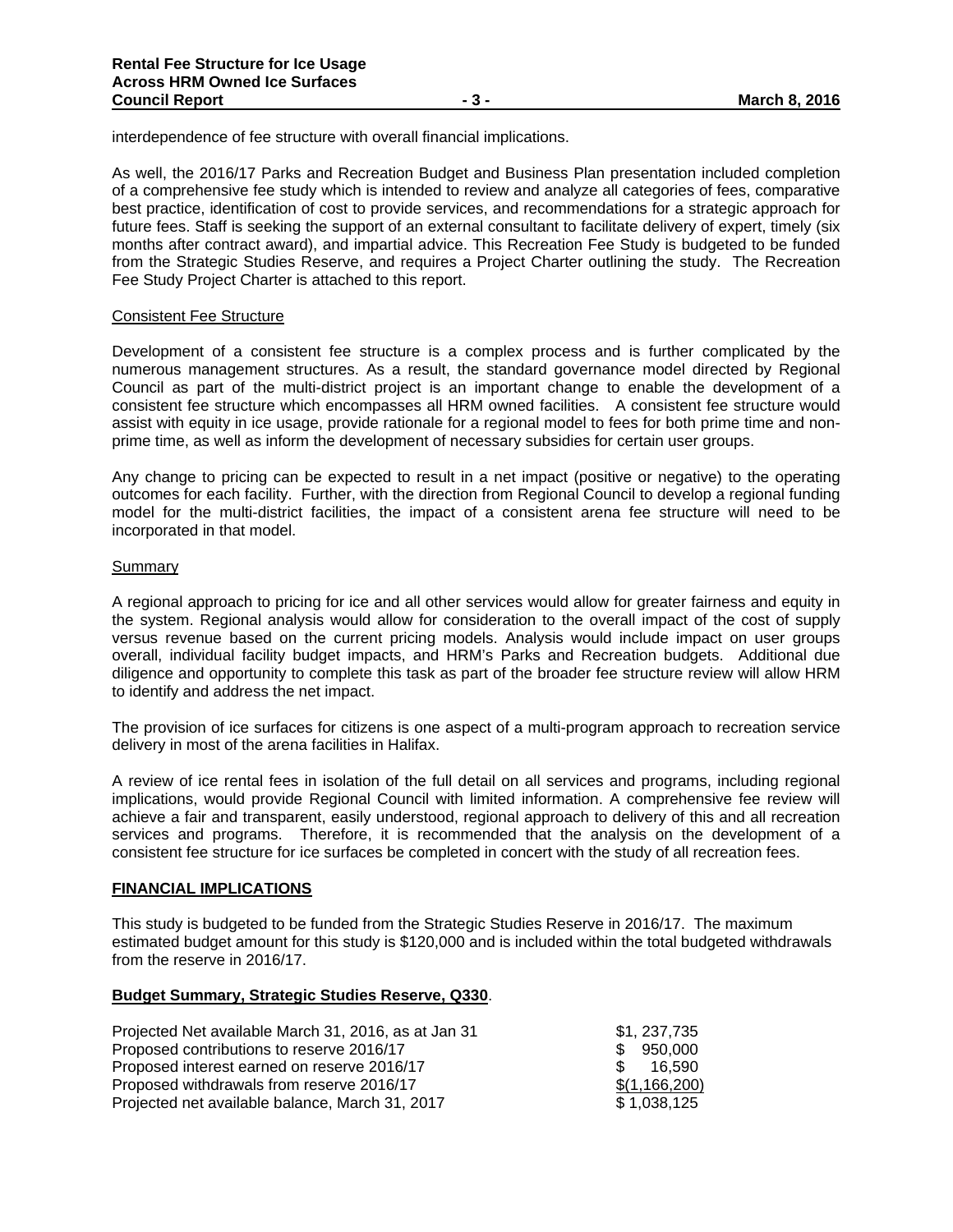**Q330, Strategic Studies Reserve was approved in 2014/15. Funding to the reserve is from fiscal services on an annual basis. The approval of the recommendation will not have a negative effect on the anticipated March 31, 2017 balance as this amount is included in the budgeted 2016/17 withdrawals.** 

#### **COMMUNITY ENGAGEMENT**

Preliminary discussion on consistent arena pricing took place with facility General Managers.

#### **ENVIRONMENTAL IMPLICATIONS**

Not applicable.

#### **ALTERNATIVES**

- Alternative 1: Regional Council could choose to direct staff to complete analysis regarding arena rental fee structures in isolation of the comprehensive fee structure analysis scheduled for the 2016/17 fiscal year.
- Alternative 2: Regional Council could direct staff to undertake the study in lieu of a consultant. The Parks & Recreation business unit does not currently have sufficient staff capacity or expertise to undertake the study. Further, where the study will reach into fees charged by numerous arms-length community run facilities, it is critical that the study be completed by an impartial expert to help ensure the report recommendations will be accepted by all faciltities/boards.

#### **ATTACHMENTS**

- Attachment 1: Table 1 Illustration of Arena Ownership and Management
- Attachment 2: Strategic Studies Project Charter

A copy of this report can be obtained online at http://www.halifax.ca/council/agendasc/cagenda.php then choose the appropriate meeting date, or by contacting the Office of the Municipal Clerk at 902.490.4210, or Fax 902.490.4208.

Report Prepared by: Betty Lou Killen, Recreation Planning Specialist, Parks and Recreation 902.490.4833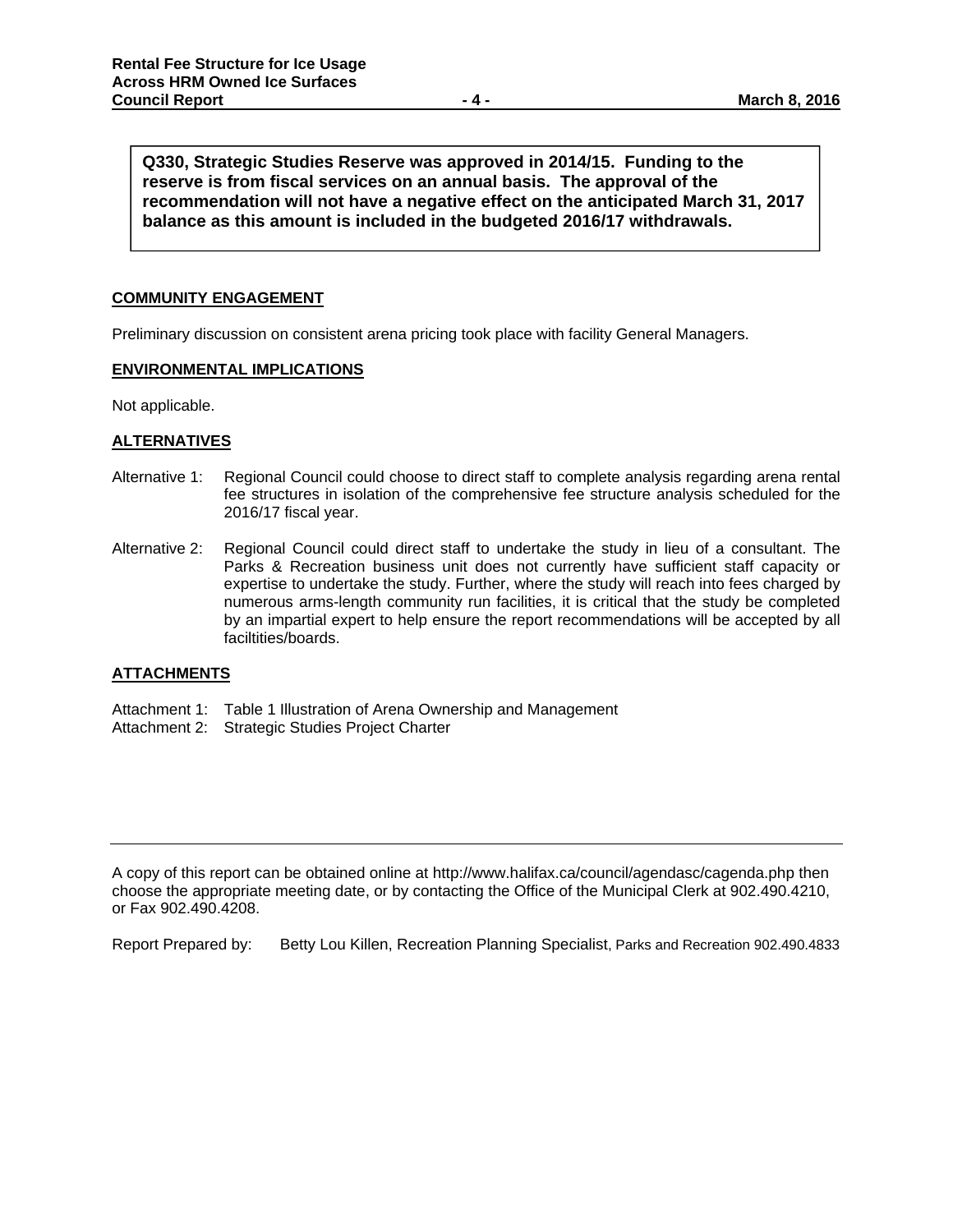Attachment 1 Table 1

The four arenas that are not owned by the municipality are highlighted:

|                | <b>Facility</b>                        | Ownership          | <b>Management</b>  | $#$ of $ ce $<br><b>Sheets</b> |
|----------------|----------------------------------------|--------------------|--------------------|--------------------------------|
| $\mathbf{1}$   | <b>Bedford Dome Arena</b>              | Private NFP        | Private NFP        | 1                              |
| $\mathfrak{p}$ | <b>BMO Centre</b>                      | Municipal          | Municipal          | 4                              |
| 3              | Bowles Arena                           | Municipal          | Municipal          | 1                              |
| 4              | Centennial Arena                       | Municipal          | <b>Board</b>       | 1                              |
| 5              | Cole Harbour Place                     | Municipal          | Board              | 2                              |
| 6              | Dartmouth Sportsplex                   | Municipal          | Board              | 1                              |
| $\overline{7}$ | Devonshire Arena                       | Municipal          | Municipal          | 1                              |
| 8              | <b>Eastern Shore Centre</b>            | Municipal          | Board              | 1                              |
| 9              | Grey Arena                             | Municipal          | Municipal          | 1                              |
| 10             | <b>Halifax Forum Complex</b>           | Municipal          | Board              | $\mathcal{P}$                  |
| 11             | Lebrun Arena                           | Municipal          | Municipal          | 1                              |
| 12             | Sackville and District Community Arena | <b>Private NFP</b> | <b>Private NFP</b> | $\mathbf{1}$                   |
| 13             | Sackville Sports Stadium               | Municipal          | Municipal          | 1                              |
| 14             | Saint Mary's Alumni Arena              | Private            | Private            | $\overline{1}$                 |
| 15             | Scotia Bank Centre                     | Municipal          | Board              | 1                              |
| 16             | <b>Shearwater Arena</b>                | <b>Private DND</b> | Private DND        | $\overline{1}$                 |
| 17             | Spryfield Arena                        | Municipal          | Board              | 1                              |
| 18             | St Margaret's Centre                   | Municipal          | Board              | 2                              |
|                | <b>Total Sheets of Ice</b>             | 24                 |                    |                                |
|                | <b>Total Buildings</b>                 | 18                 |                    |                                |
|                | <b>Total Owners</b>                    | 5                  |                    |                                |
|                | <b>Total Management Groups</b>         | 14                 |                    |                                |

 $\overline{a}$  ,  $\overline{a}$  ,  $\overline{a}$  ,  $\overline{a}$  ,  $\overline{a}$  ,  $\overline{a}$  ,  $\overline{a}$  ,  $\overline{a}$  ,  $\overline{a}$  ,  $\overline{a}$  ,  $\overline{a}$  ,  $\overline{a}$  ,  $\overline{a}$  ,  $\overline{a}$  ,  $\overline{a}$  ,  $\overline{a}$  ,  $\overline{a}$  ,  $\overline{a}$  ,  $\overline{a}$  ,  $\overline{a}$  ,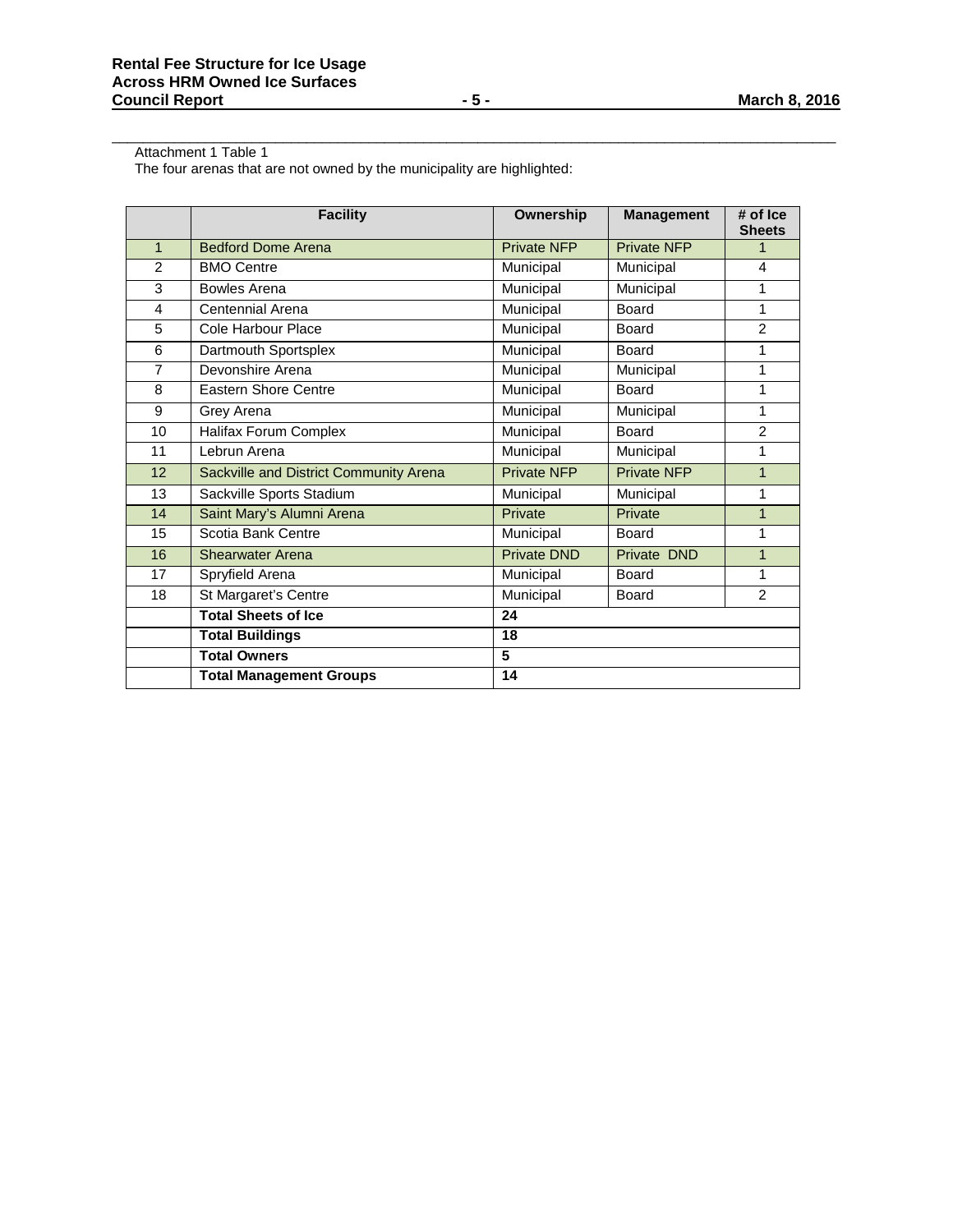## Attachment 2

# **STRATEGIC STUDIES PROJECT CHARTER**

| <b>PROJECT</b><br><b>NAME:</b> | <b>Recreation Fee Study</b> |
|--------------------------------|-----------------------------|
| <b>PREPARED BY:</b>            | <b>Denise Schofield</b>     |
| <b>DATE:</b>                   | <b>December 21, 2015</b>    |

| <b>VERSION HISTORY:</b> |             |                                                                                                                                                                                                                |
|-------------------------|-------------|----------------------------------------------------------------------------------------------------------------------------------------------------------------------------------------------------------------|
| <b>Version</b>          | <b>Date</b> | <b>Reason for Update / Sponsor's Signature for Approval</b><br>(Out-of-scope requests require an impact analysis to project costs, resources,<br>schedule and risk to success before approval is be provided.) |
|                         |             |                                                                                                                                                                                                                |
| 2.                      |             |                                                                                                                                                                                                                |

| <b>PROJECT DELIVERABLES:</b><br>(What does success look like? What questions does the study need to answer to fulfill its mandate? What<br>are the product outcomes?) |                                                                                                                                   |  |
|-----------------------------------------------------------------------------------------------------------------------------------------------------------------------|-----------------------------------------------------------------------------------------------------------------------------------|--|
| #                                                                                                                                                                     | <b>Question To Be Answered By Study</b>                                                                                           |  |
| 1.                                                                                                                                                                    | What are the optimal fees to be charged throughout the Region, including<br>community-run facilities?                             |  |
| 2.                                                                                                                                                                    | What is best practice for setting parks & recreation fees inclusive of consideration for<br>individual/group/community subsidies? |  |
|                                                                                                                                                                       |                                                                                                                                   |  |

# **PROJECT DESCRIPTION / SCOPE:**

*(What value does the study add to the organization? What factors determine in or out of scope?)* 

The study will allow HRM to ensure that all fees are set using consistent criteria and appropriate cost recovery levels. It will further enable a review of current application methods for fees to determine any necessary changes including an appropriate support program that is applicable to all programs and services with updated criteria.

Factors that will determine the scope include those that only impact the fee structure or subsidization program. Any business process improvements determined through this process that do not directly impact those aspects will be deemed out of scope and implemented separately.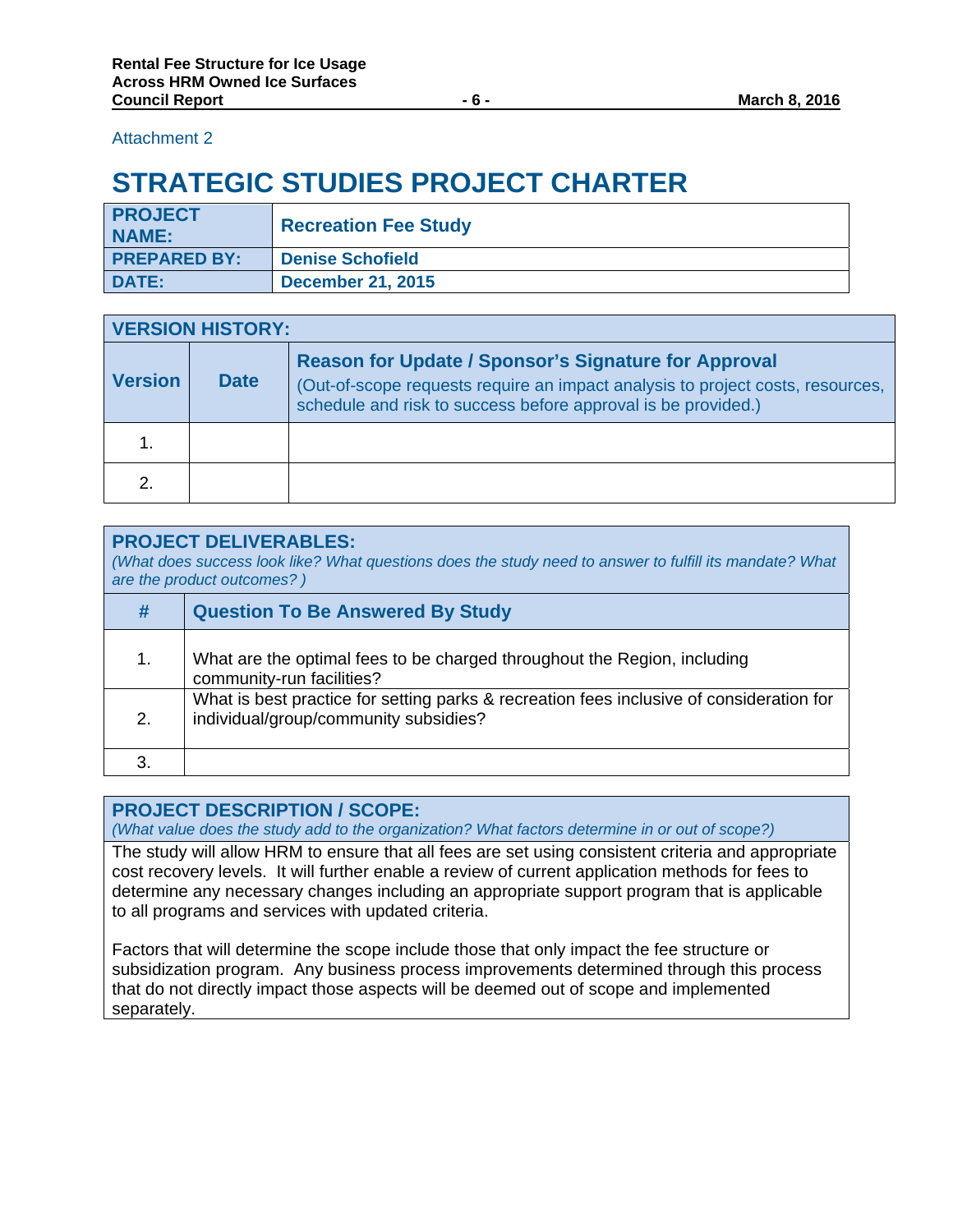| <b>REGIONAL COUNCIL DIRECTIVE / PRIORITY OUTCOME:</b><br>(Which Council Motions or Strategic Initiatives will the Study address?) |
|-----------------------------------------------------------------------------------------------------------------------------------|
| <b>Healthy Communities Focus Area</b><br>Parks & Recreation 2016/17 Business Plan                                                 |
|                                                                                                                                   |
|                                                                                                                                   |

| <b>FINANCIAL IMPLICATIONS:</b><br>(Project Manager is required to submit quarterly financial projections to the Director of Finance & ICT) |                                                                                                                                                                                                                                   |         |  |
|--------------------------------------------------------------------------------------------------------------------------------------------|-----------------------------------------------------------------------------------------------------------------------------------------------------------------------------------------------------------------------------------|---------|--|
| <b>Total Cost of Study</b>                                                                                                                 | 120,000                                                                                                                                                                                                                           |         |  |
| <b>Expenditures by</b>                                                                                                                     | Year <sub>1</sub>                                                                                                                                                                                                                 | 120,000 |  |
| <b>Fiscal Year</b>                                                                                                                         | Year 2                                                                                                                                                                                                                            |         |  |
|                                                                                                                                            | Year <sub>3</sub>                                                                                                                                                                                                                 |         |  |
| <b>SAP Cost Centre(s)</b>                                                                                                                  | C705                                                                                                                                                                                                                              |         |  |
| <b>Assumptions</b>                                                                                                                         | Completion of the project in one fiscal year<br>$\bullet$<br>Staff is seeking the support of an external consultant to facilitate delivery<br>٠<br>of expert, timely (six months after contract award), and impartial advice<br>٠ |         |  |

| <b>PROJECT TIMELINE:</b><br>(Project Manager is required to submit quarterly milestones' status update and impact to Study's End<br>Date to the Director of Finance & ICT) |               |                                    |                         |                                  |
|----------------------------------------------------------------------------------------------------------------------------------------------------------------------------|---------------|------------------------------------|-------------------------|----------------------------------|
| <b>Start Date:</b>                                                                                                                                                         | April 1, 2016 | <b>End Date:</b><br>March 30, 2017 |                         |                                  |
| <b>Milestones</b> (What action or product needs to occur to reach each milestone?<br>Include any Procurement timelines.)                                                   |               |                                    |                         | <b>Completion</b><br><b>Date</b> |
| May 15, 2016<br>RFP released and approved                                                                                                                                  |               |                                    |                         |                                  |
| Initiation of contract with consultant                                                                                                                                     |               |                                    | May 30, 2016            |                                  |
| June 30, 2016<br>Jurisdictional scan completed                                                                                                                             |               |                                    |                         |                                  |
| Review of current parks & recreation fees/Analysis of HRM subsidization<br>rate                                                                                            |               |                                    | October 30, 2016        |                                  |
| Draft fee structure                                                                                                                                                        |               |                                    | <b>January 30, 2017</b> |                                  |